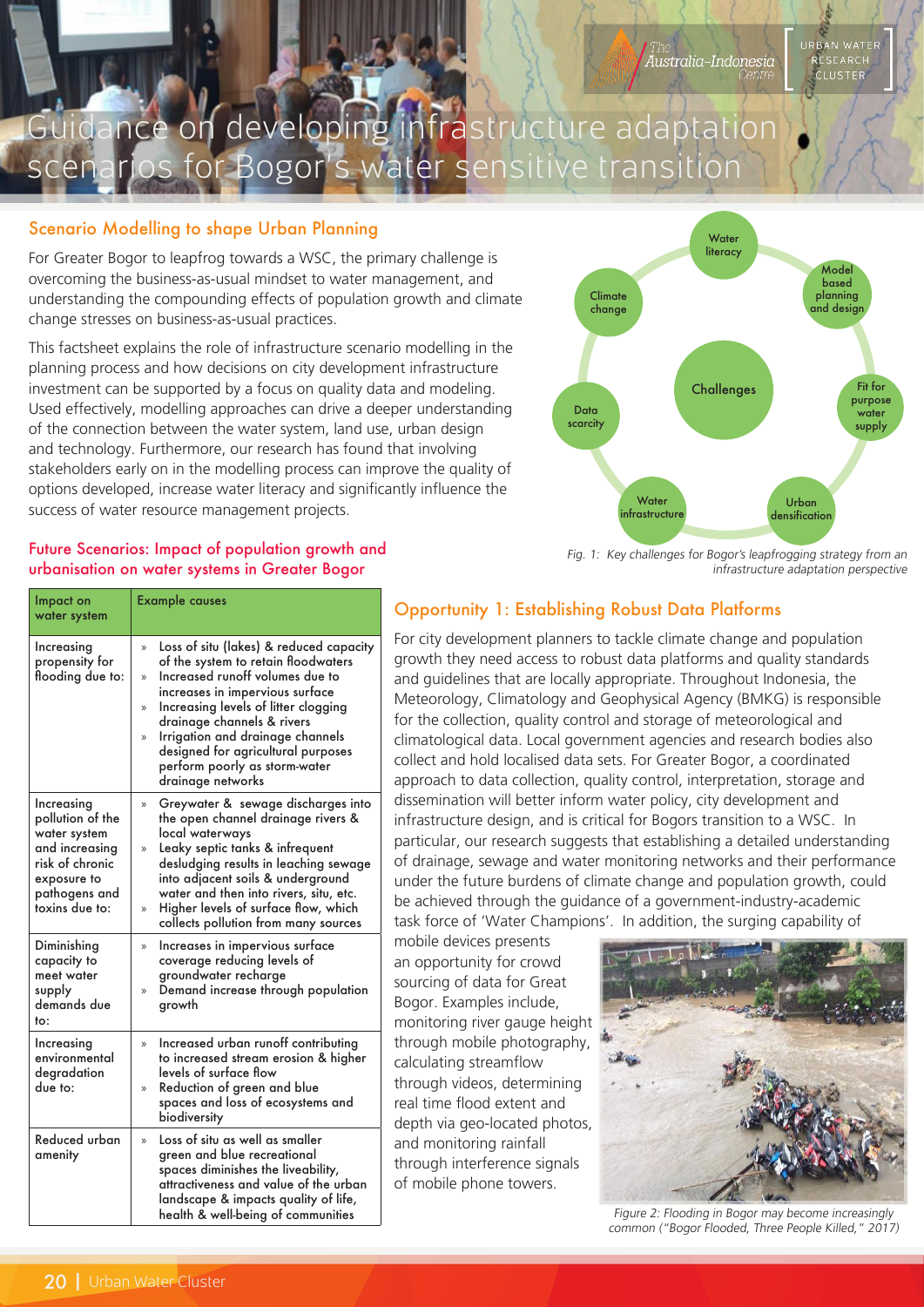### Opportunity 2: Data driven improvements in Water Literacy and Community Capital

Water literacy is the measure by which community, water professionals and government stakeholders understand the connections between water, climate change, population growth, and other water related issues. Access to data relating to drought, flood, litter and water security supports water literacy and helps stakeholders make informed decisions to improve preparedness for and responsiveness to severe weather conditions and extreme events. Developing water literacy around contamination of key water assets by domestic solid waste and waste water, would help ease maintenance requirements, improve the effectiveness and efficiency of key water assets, and improve the capacity of drainage systems to convey water. Developing a better understanding of the relationship between urban development, climate change and the effective implementation of water sensitive urban design (WSUD), can also help to tackle issues of sanitation, increased urban flooding. environmental degradation, stress on water resources, and loss of urban amenities.





Fig. 3: Solid waste polluting and blocking waterways

Fig. 4: An unhealthy Ciliwung River near Pulo Geulis, (Photo:Raul Marino)

#### Modelling communities' receptivity to implementation of green infrastructure

By asking questions about community members' perceptions of major water issues, researchers were able to establish their perceptions on how litter, rainwater harvesting, and control of urban densification can contribute to flood mitigation strategies, and also their perceptions on the ability of technology or policy to contribute to flood mitigation. Using an interactive tool, participants then visualised flood impacts for different climate scenarios and storm intensities. By testing a range of percentages of litter and rain tank adoption scenarios, participants were found to alter their thoughts about potential flood mitigation strategies, and some showed high levels of water literacy by proclaiming that an "integrated solution that considers litter, rainwater harvesting and managing urban densification will provide the best solution".





#### Receptivity Modelling

Through receptivity modelling workshops and other forums, participants have expressed concerns about the use of rainwater tanks to harvest rainwater. Community perceptions are significant barriers to implementing rain tank solutions and improving understanding of potential solutions will help to improve receptivity and uptake.

| Concerns                                                              | Solution                                                                                                                       |
|-----------------------------------------------------------------------|--------------------------------------------------------------------------------------------------------------------------------|
| Mosquito breeding ground.                                             | First flush, mesh screen. Maintenance every 2 to 3 years.                                                                      |
| Roofs are dirty and home of the animals,<br>won't the water be dirty? | First flush separator will remove organic material. Not all<br>roof types are suitable though.                                 |
| Why use rainwater when we can use<br>groundwater?                     | Reduce stress on city water supply systems and local<br>aquifers. If used correctly quality may be better than<br>groundwater. |
| Take up too much space.                                               | Water balance modelling has shown that for a typical<br>house, a small 400-litre tank can make a big impact.                   |
| Acid rain.                                                            | Rainwater would not be proposed for drink water. It is<br>good for toilet flushing.                                            |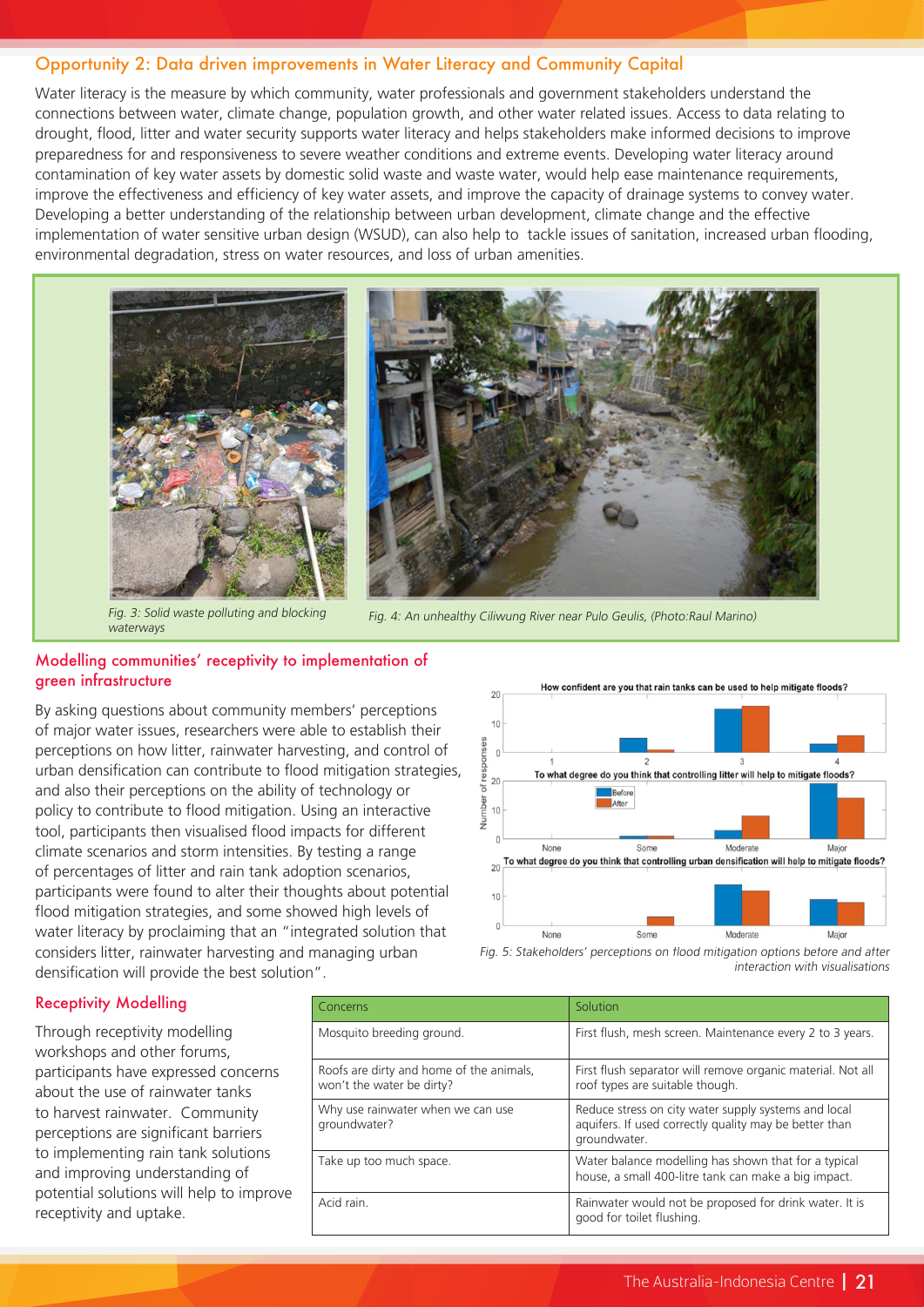## Opportunity 3: Modelling performance of Green Infrastructure interventions







Fig. 7: Interactive display of flood mitigation options under various scenarios

The security of Greater Bogor's future water supply is challenged by decreasing water quality and increasing demand. To design infrastructure options that are resilient under various climate change and urbanisation scenarios, opportunities exist for Bogor to promote adaptive water sensitive infrastructure by modelling numerous uncertain scenarios and testing possible adaptation pathways where integrated multi-purpose infrastructure elements are installed. For example, to reduce stress on the piped city water supply, adopting a fit-for-purpose water usage approach is recommended, where the quality of water supplied for a given demand need only meet the minimum quality requirements for that purpose (Figure 6). For example non-potable water sourced from greywater is fit for the purposes of toilet flushing.

Green infrastructure interventions such as rain tanks, wetlands and retention ponds can also be used to offset the increase in impervious surfaces and adapt to changing runoff regimes. Our modelling research demonstrates that flood waters can be mitigated through the implementation of green infrastructure technologies and proper catchment management strategies (see info boxes).

#### Water Balance Modelling

To develop urban designs and recommendations for the selected case study sites our researchers applied a water balance model, or WBM, to evaluate the water cycle at each site and quantify the current demand for drinking water and sanitation, incorporating population growth and rain tank interventions. Assuming an increase in rainfall of 25% and city population more than doubling from 12,258 in 2018 to 26,631 in 2045, water balance modelling of Cibinong Situ Front City found that retrofitting each residential building with small 400-litre rainwater tanks (which would collect enough rainwater for flushing toilets for 75% of the year) could reduce household imported water demands by 35%. This strategy would significantly reduce the stress placed on the city water supply and local groundwater aquifers. Water balance modelling also demonstrated that between 2018 and 2045 Greater Bogor will face significant increases in imported water, stormwater runoff and wastewater discharge due to the impacts of climate change and urban densification. Consequently, strategies to offset these increasing stresses need to be developed.





Current Vs Future Water Balance



Fig. 9: Comparison of current and future water balances for Cibinong situ front city



Fig. 11: Breakdown of areas for Cibinong Situ Front City aquacycle model